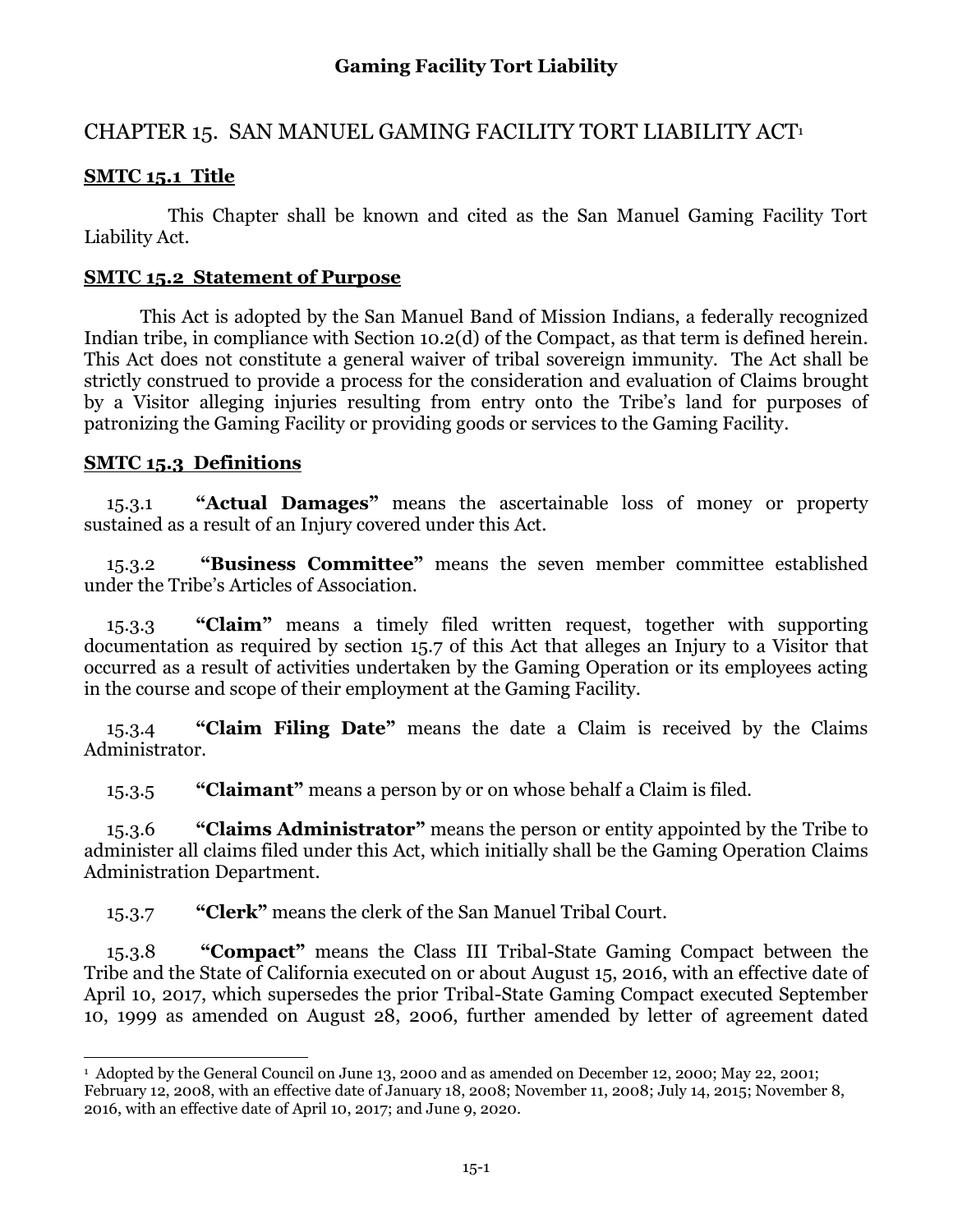September 25, 2007.

15.3.9 "**Determination Letter"** means a letter issued by the Claims Administrator notifying the Claimant of the disposition of their Claim.

15.3.10 **"Employee"** means a part or full time employee of the Gaming Operation, when acting during the course and within the scope of his or her employment, and includes volunteers, as well as officials of the Gaming Operation when they are acting to fulfill their duties to the Gaming Operation. The term does not include agents or representatives of the United States or of the State of California or any of their political subdivisions.

15.3.11 **"Gaming Facility"** means any building in which Gaming Activities or any Gaming Operations occur, or in which business records, receipts, or funds of the Gaming Operation are maintained (excluding offsite facilities primarily dedicated to storage of those records and financial institutions), and all rooms, buildings, and areas, including hotels, parking lots, and walkways, a principal purpose of which is to serve the activities of the Gaming Operation and Facility rather than providing them with an incidental benefit.

15.3.12 **"Gaming Operation"** means the business enterprise that offers and operates Gaming Activities, whether exclusively or otherwise.

15.3.13 **"General Council"** means the governing body of the Tribe established under the Tribe's Articles of Association.

15.3.14 **"Injury"** means death, harm to a person, or damage to or loss of property which, if inflicted by a person, according to California tort law standards or the Tribe's laws would constitute a tort expressly covered by the Policies.

15.3.15 **"Act"** means this San Manuel Gaming Facility Tort Liability Act.

15.3.16 **"Insurance Policies"** means those certain commercial general liability insurance policies consistent with industry standards for non-tribal casinos and underwritten by an insurer with an A.M. Best rating of A or higher that provides coverage of no less than ten million dollars (\$10,000,000.00) per occurrence for bodily injury, property damage, and personal injury arising out of, connected with, or relating to the Gaming Operation or activities occurring in the Gaming Facility.

15.3.17 **"Tribal Appellate Court"** means the Appellate Court of the Tribal Court, as that term is defined in SMTC 15.3.18.

15.3.18 **"Tribal Court"** means the San Manuel Tribal Court, a judicial body established by the Tribe.

15.3.19 **"Tribal Dispute Resolution Process"** means the Tribe's administrative process for resolving a Claim.

15.3.20 **"Tribal Gaming Agency"** means the San Manuel Gaming Commission.

15.3.21 **"Tribe"** means the San Manuel Band of Mission Indians, a federally recognized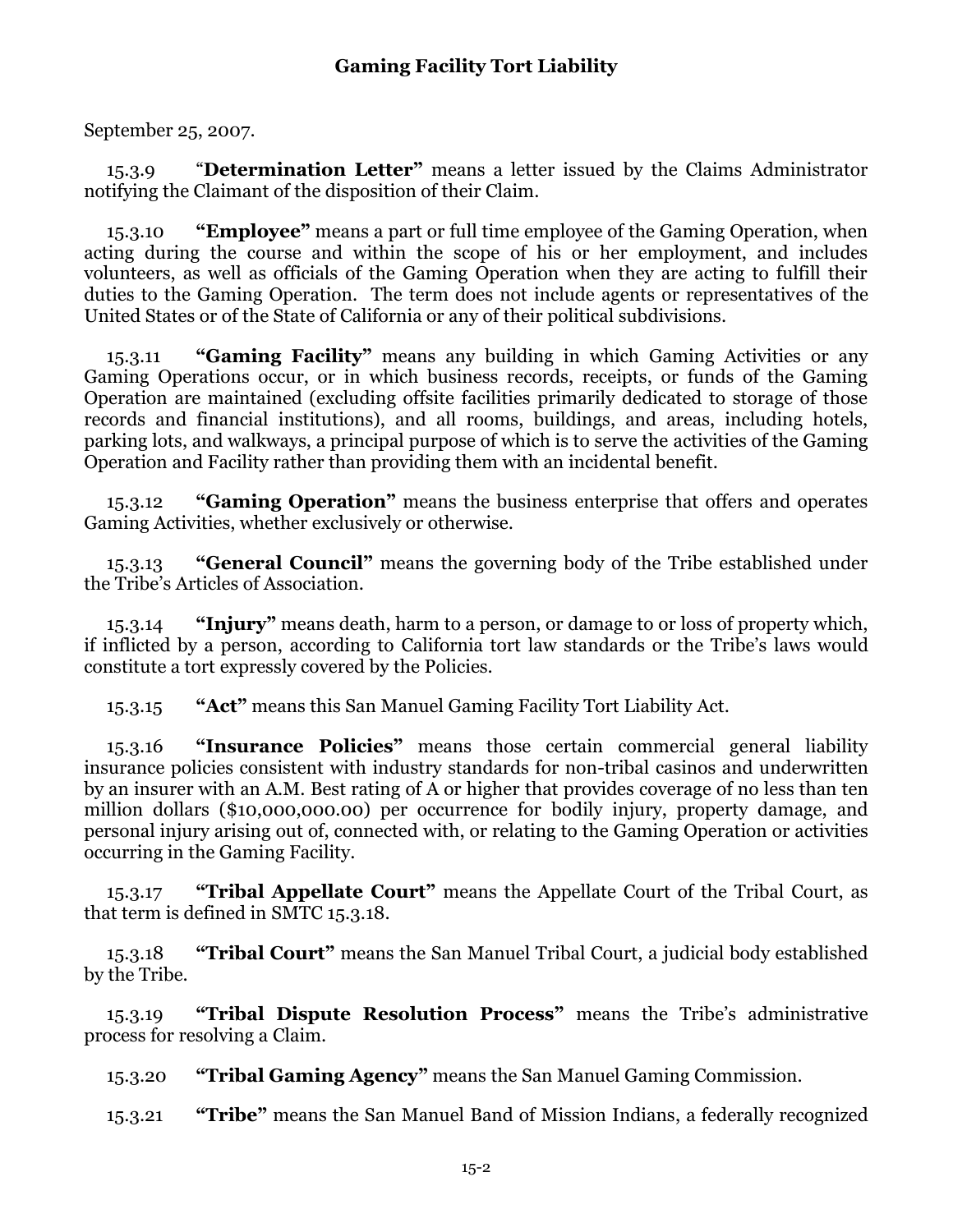Indian tribe.

15.3.22 **"Third Party Administrator"** means the third party designated by the Tribe to administer certain Claims under this Act.

15.3.23 **"TDRP Notice"** means notice delivered by personal service or certified mail, return receipt requested, that the Claimant is required within one hundred and eighty (180) days of such notice to file a Claim commencing the Tribal Dispute Resolution Process.

15.3.24 **"Visitor"** means a person who is not an Employee and enters onto the Tribe's land for purposes of patronizing the Gaming Facility or providing goods or services to the Gaming Operation.

### **SMTC 15.4 Availability of this Act**

The Tribal Gaming Agency shall cause this Act to be made available to Visitors or their legal representatives, either in hard copy upon request or by publication on the Gaming Operation's website.

### **SMTC 15.5 Limited Waiver of Sovereign Immunity**

15.5.1 The Tribe grants a limited waiver of its right to assert sovereign immunity only with respect to the Tribal Court's jurisdiction to adjudicate Claims filed pursuant to this Act but only up to the limits of the Insurance Policies; provided, however, such waiver shall not be deemed to waive or otherwise limit the Tribe's sovereign immunity beyond the limits of the Insurance Policies.

15.5.2 Such limited waiver shall not be deemed to waive the sovereign immunity of the Tribe, nor of the Gaming Facility's sovereign immunity with respect to any assets of the Gaming Facility beyond the limits of the Insurance Policies, nor shall it apply to, or permit claims or actions of any type against the Tribe, other Tribal entities or agencies, any individual members of the General Council, the Gaming Commission, the Business Committee, all tribal officials, officers, Employees, contractors, agents, interns, or volunteers of the Gaming Operation or the Tribe for actions taken during the course and within the scope of their official duties without regard to the policy making, discretionary, or ministerial nature of their duties.

15.5.3 Neither the Business Committee, the Gaming Commission, nor any official, officer, or Employee thereof shall be authorized, and shall not attempt, to otherwise waive the Gaming Facility's or the Tribe's sovereign immunity for Claims arising under this Act.

### **SMTC 15.6 Governing Law**

California tort law shall govern all claims of bodily injury, property damage, or personal injury arising out of, connected with, or relating to the operation of the Gaming Facility or the Gaming Activities, including, but not limited to, injuries resulting from entry onto the Tribe's land for purposes of patronizing the Gaming Facility or providing goods or services to the Gaming Facility, except that any and all laws governing punitive damages shall not be applicable to any Claim raised under this Act.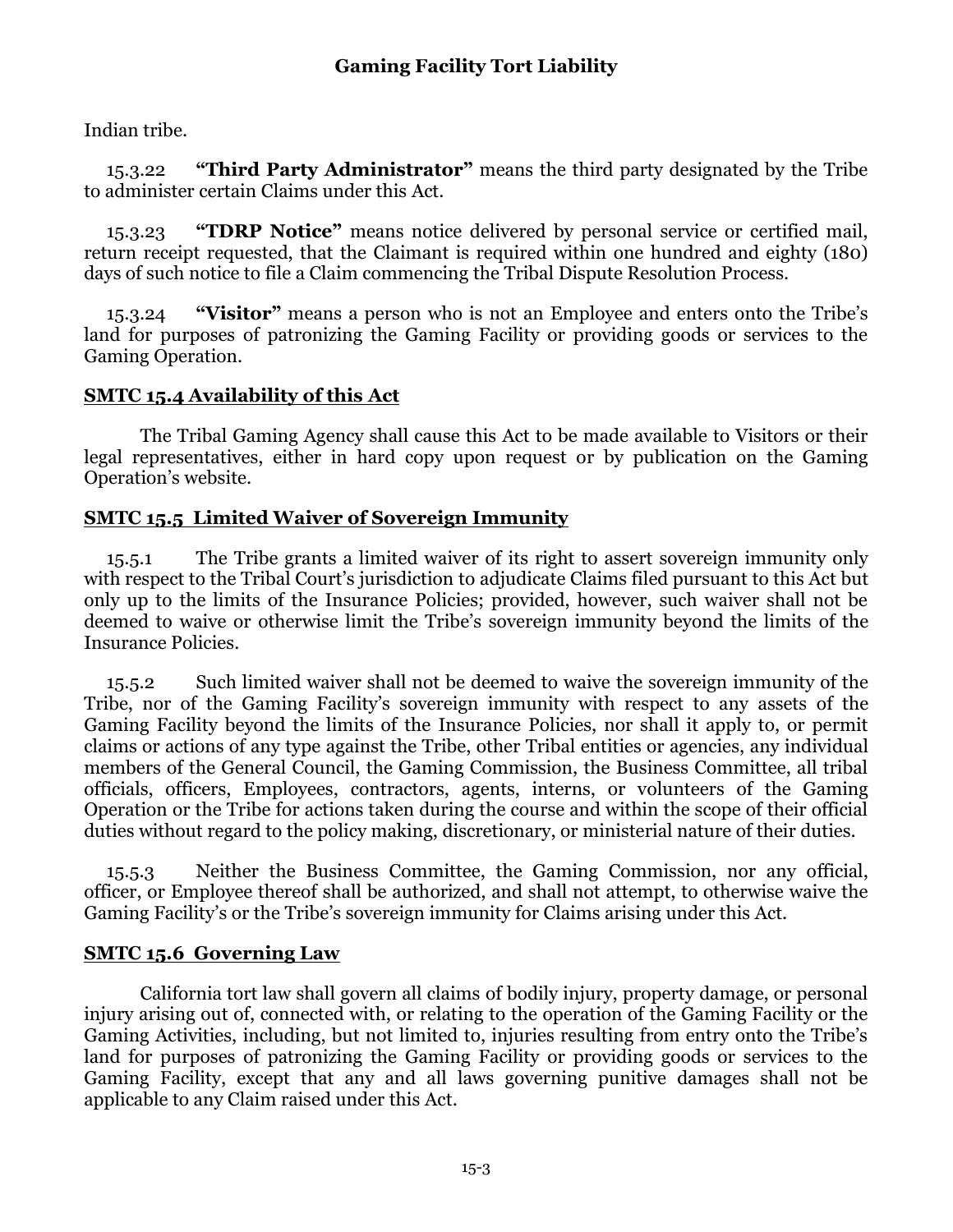#### **SMTC 15.7 Tribal Dispute Resolution Process**

15.7.1 TDRP Notice. Upon notice that a Claimant alleges to have suffered an injury or damages resulting from entry onto the Tribe's land for purposes of patronizing the Gaming Facility or providing goods or services to the Gaming Facility, the Claims Administrator shall provide notice by personal service or certified mail, return receipt requested, that the Claimant is required within one-hundred eighty (180) calendar days of receipt of the written notice to proceed with the Tribal Dispute Resolution Process and, if dissatisfied with the resolution, is entitled to request review in the Tribe's tribal court system.

15.7.2 Statute of Limitations. A Claimant must bring his or her claim within onehundred eighty (180) days of receipt of the written notice of the Tribal Dispute Resolution Process as long as the notice specified in SMTC 15.7.1 has been satisfied.

15.7.3 Filing a Claim. Claims must be made in writing and must be filed with the Claims Administrator by the Claimant or the Claimant's representative, or, if the Claim is one for death by negligent act or omission, by either the personal representative, the surviving spouse, or next of kin of the deceased Claimant.

a. Contents of a Claim. The Claim shall contain the following:

1. the Claimant's name and address, and the name and address of the Claimant's attorney, if any;

2. a concise statement of the facts giving rise to the claim, including the date, time, place, and circumstances of the act or omission giving rise to the Injury;

3. a concise statement of the nature and the extent of the Injury claimed to have been suffered;

4. a statement of the amount of monetary damages requested;

5. the name(s) of any Gaming Operation Employee(s) to which the Injury was reported, if known; and

6. copies of any and all documentation supporting the Claim.

b. Notice of Defective Claim. If the Claim is defective for failure to include any of the required documentation, the Claims Administrator shall deliver written notice to the Claimant describing such defect(s). The Claimant must cure any defects contained in the notice within the later of:

1. thirty (30) days from receipt of notice of a defective claim; or

Notice.

2. one hundred and eighty days (180) from receipt of the TDRP

c. Request for Additional Information. The Claims Administrator, or representatives acting on his or her behalf, may request additional information at any time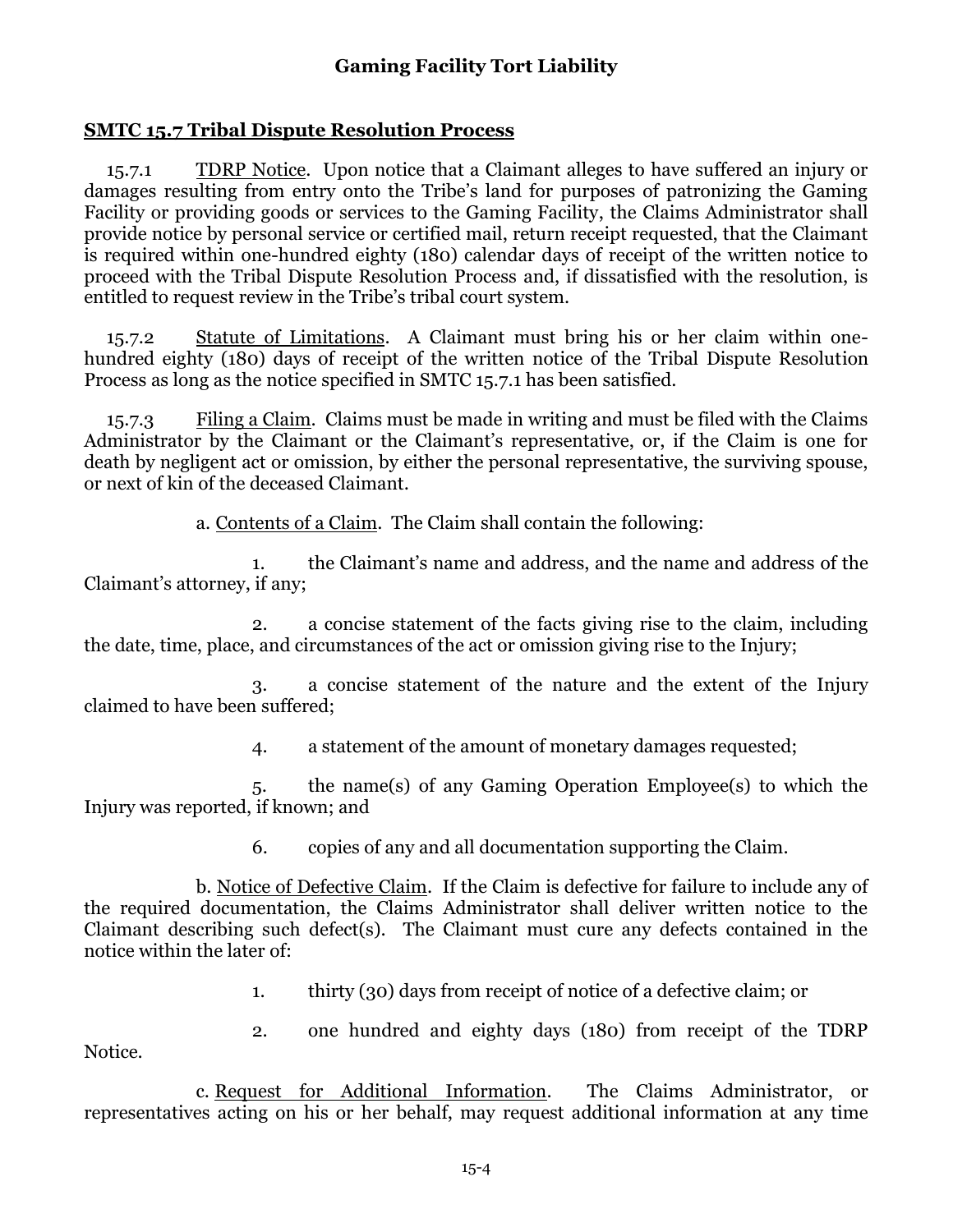including, without limitation, medical bills, invoices, reports, test results, checks, or other materials they may deem necessary to evaluate or settle the Claim.

15.7.4 Tribal Court proceedings may be stayed until the completion of the Tribal Dispute Resolution Process or one-hundred eighty (180) days from the date the claim was filed, whichever first occurs, unless the parties mutually agree upon a longer period.

15.7.5 Investigation of a Claim. Upon receipt of a Claim filed pursuant to this Section, the Claims Administrator shall investigate the Claim to determine its validity and the amount of any legitimate damages, and shall attempt in good faith to resolve the Claim.

15.7.6 Issuance of Determination Letter. Within sixty (60) days of the Claim Filing Date, the Claims Administrator shall issue a reasoned Determination Letter to the Claimant.

#### 15.7.7 Settlement Offers.

a. If the Claims Administrator determines the Claim should be allowed, the Claims Administrator shall also include an offer to settle the Claim in the Determination Letter.

b. The settlement offer shall state with specificity the amount of damages to be awarded to the Claimant and shall be contingent upon a release of all Claims by Claimant.

c. Any settlement proposed by the Claims Administrator and approved by the Tribe exceeding the deductible amount of the applicable Insurance Policies shall be contingent upon the applicable insurance company's prior written consent, if required. In no event shall any settlement award exceeding the deductible amount be satisfied out of or attach to any assets of the Tribe or the Gaming Facility.

15.7.8 Denial of a Claim. If no Determination Letter is issued within sixty (60) days of the Claim Filing Date and no extension has been granted to the Claims Administrator by the Claimant, the Claim will be deemed to have been denied.

### **SMTC 15.8 Tribal Court Adjudication**

15.8.1 The Tribe consents to adjudication of Claims in the Tribal Court, subject to the terms of the limited waiver of sovereign immunity set forth in SMTC 15.5, except that no Claims shall be heard in the Tribal Court until the Claimant has exhausted the Tribal Dispute Resolution Process set forth in SMTC 15.7.

15.8.2 A Claimant must file a request for review with the Tribal Court within thirty (30) days of receipt of a Determination Letter or a deemed denial of a Claim.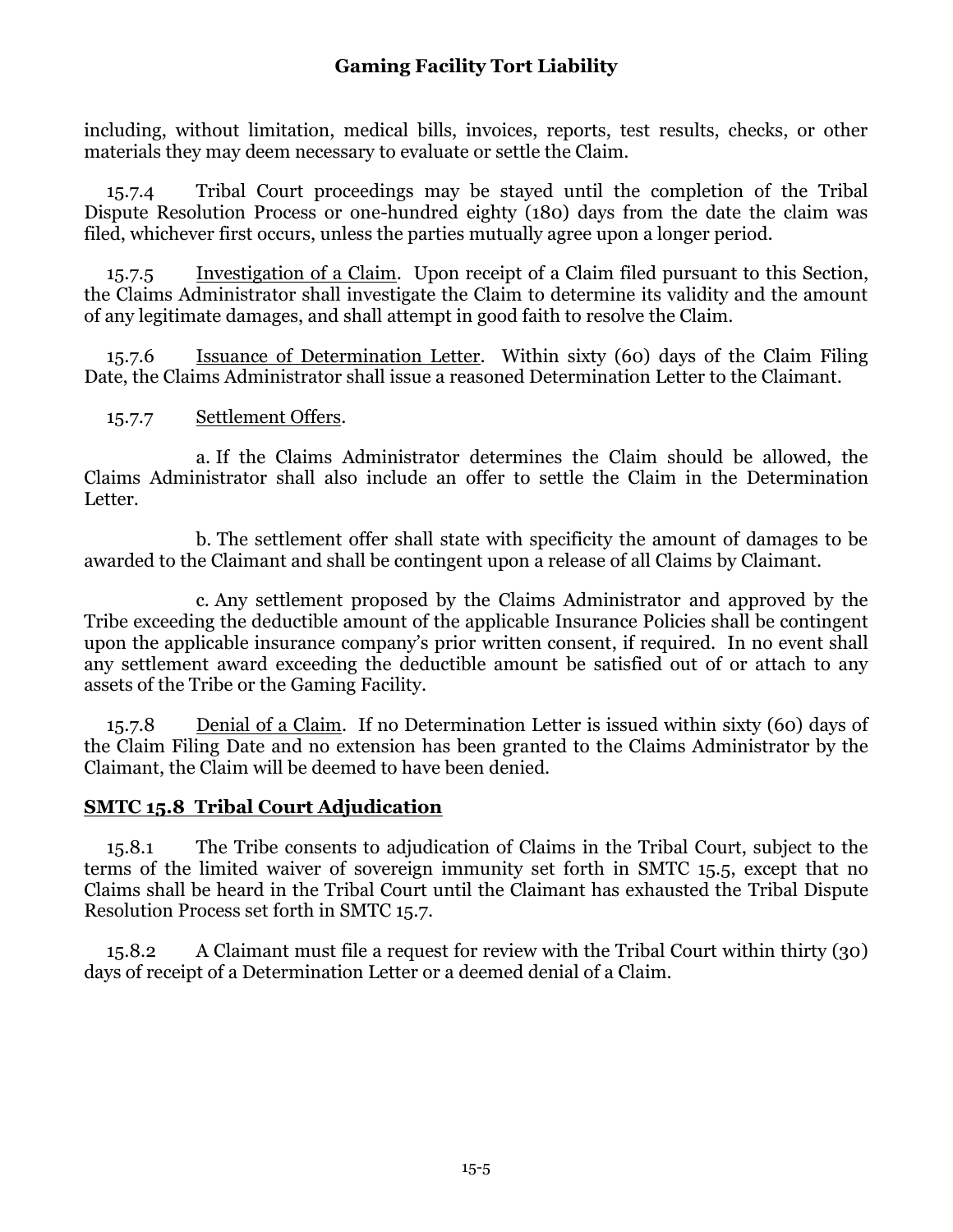15.8.3 In adjudicating Claims under this Act, the Tribal Court may not award damages in excess of the limits of the Insurance Policies.

15.8.4 Discovery in the Tribal Court proceedings shall be governed by the San Manuel Rules of Civil Procedure, which shall be made available on the Tribe's website.

15.8.5 Adjudication of Claims in the Tribal Court shall proceed at no cost to the Claimant, but the Tribal Court may award reasonable costs to the prevailing party.

15.8.6 Any party dissatisfied with the award of the Tribal Court may appeal to the Tribal Appellate Court.

### **SMTC 15.9 Covered Claims**

For a Claim to be compensable under this Act, the Claim:

a. Must allege an Injury resulting from entry onto the Tribe's land for purposes of patronizing the Gaming Facility or providing goods or services to the Gaming Facility and that was proximately caused by negligent activities undertaken by the Gaming Operation or its Employees acting within the scope of employment;

b. Must be filed in compliance with section 15.7 of this Act;

c. Must not be an excluded claim listed in section 15.10 of this Act; and

d. Must not be beyond the limitations on damages set forth in section 15.11 of this

Act.

### **SMTC 15.10 Excluded Claims**

Claims hereunder do not include, and this Act does not provide any remedy or forum for, injuries or disputes beyond the scope provided for under this Act including, but not limited to the following categories of claims or disputes described below:

a. disputes arising from actual or prospective contractual agreements regardless of the parties or prospective parties thereto.

b. claims for punitive or exemplary damages, attorney's or expert witness fees, claims based on strict liability theories, or damages that would not be compensable under California tort law standards.

c. injuries, whether based on tort, contract, statutory or other grounds, allegedly sustained by a tribal official, officer, member or potential member, Employee, volunteer, intern, or agent, whether in connection with his or her employment or performance of official duties or otherwise. Any claims for Employee workplace injuries shall be subject to either the San Manuel Gaming Facility Workers' Compensation Act or the San Manuel Workers' Compensation Act and shall in no case be cognizable under this Act.

d. employment-related claims of any kind by Employees or former employees of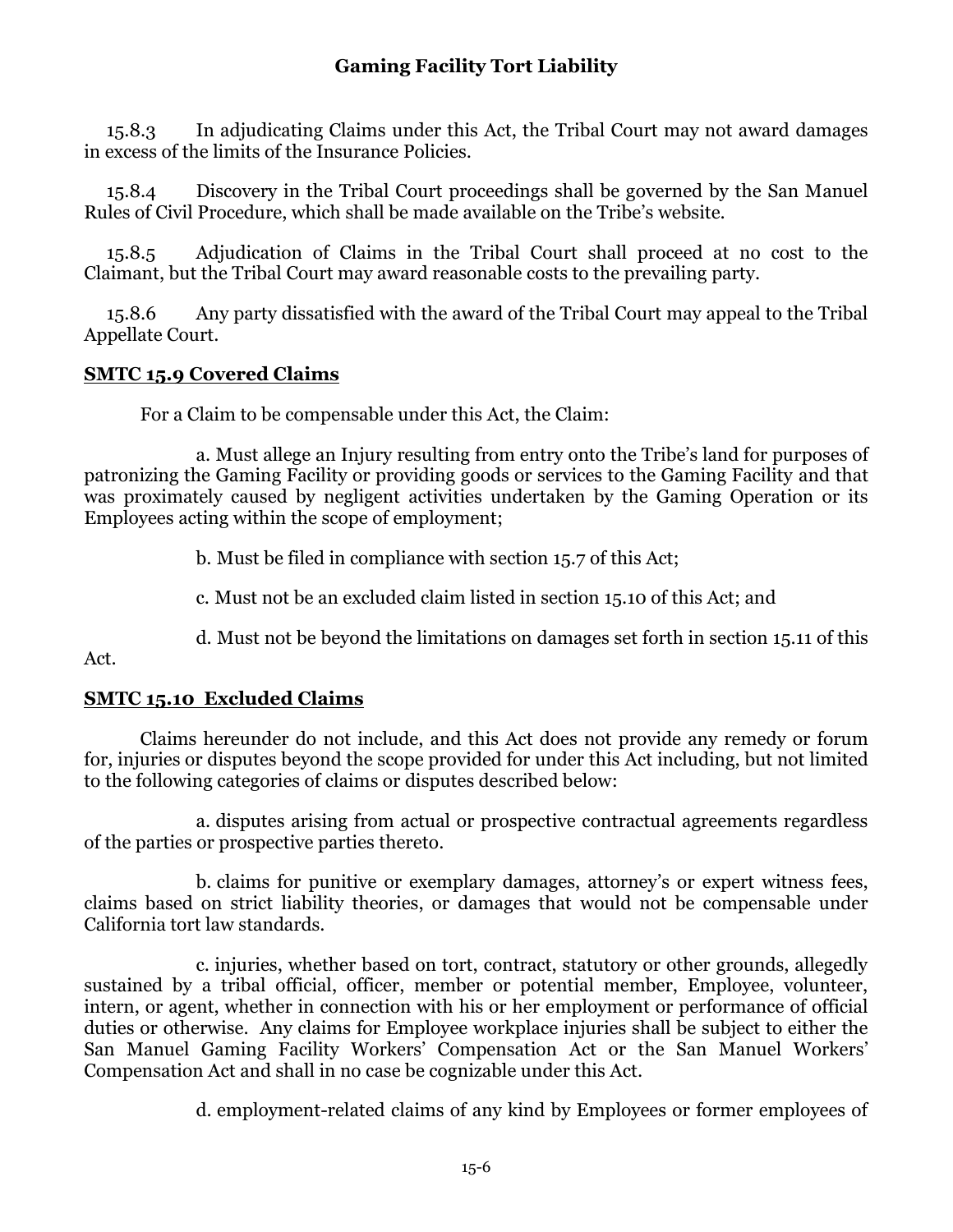the Gaming Operation, or any other instrumentality, entity or department of the Tribe.

e. injuries proximately caused by a negligent or intentional act or omission that was committed outside the course and scope of employment and/or authority of a tribal official, officer, member, Employee, volunteer, intern, or agent.

f. injuries proximately caused by an act or omission of any person who is not an official, officer, Employee, or agent of the Tribe or the Gaming Facility or who is not otherwise directly subject to the Tribe's or Gaming Operation's direction, supervision, or control.

g. any injury allegedly caused by the issuance, denial, suspension, or revocation of any tribal gaming license or any other license or permit. Such claims may only be brought under the San Manuel Gaming Act, as amended, and shall in no case be cognizable under this Act.

h. any purported claim by any third party, including without limitation any injury allegedly arising from a claim for loss of consortium or any third-party claim, or equitable indemnity or contribution arising from third-party litigation.

i. any injury allegedly arising from an act or an omission committed by any Visitor of the Gaming Facility.

j. any claim concerning gaming transactions or promotions, such as, but not limited to the operation or play of gaming machines, claims for winnings, claims for machine malfunction, claims for promotions or prizes, or claims for points. Such claims may only be brought under the San Manuel Gaming Act of 1989, as amended, and shall in no case be cognizable under this Act.

k. any claim filed later than one hundred eighty (180) days after receipt of the TDRP Notice with respect to such claim.

l. any claim filed later than two (2) years from the date of the incident giving rise to the alleged Injury which is the subject of the claim, regardless of receipt or non-receipt of the TDRP Notice.

m. any claim for which a concurrent or alternative action seeking damages for an injury arising from the same incident has been filed in any other forum or venue. If such an action is filed in any other forum or venue during the pendency of a Claim pursuant to this Act, that Claim shall be considered to have been abandoned and shall not be eligible thereafter for an award of any kind. Abandoned claims shall not be eligible for Tribal Dispute Resolution, arbitration or Tribal Court proceedings. This provision shall not be construed to confer any right to bring an action in any other forum, nor as acquiescence by the Tribe or its Gaming Operation to a claim of jurisdiction by a court or agency of any other sovereign.

n. any injury resulting from the decision to perform or not to perform any act to promote the public health by preventing disease or controlling the communication of disease if the decision whether the act was or was not to be performed was the result of the exercise of discretion, whether or not such discretion was abused.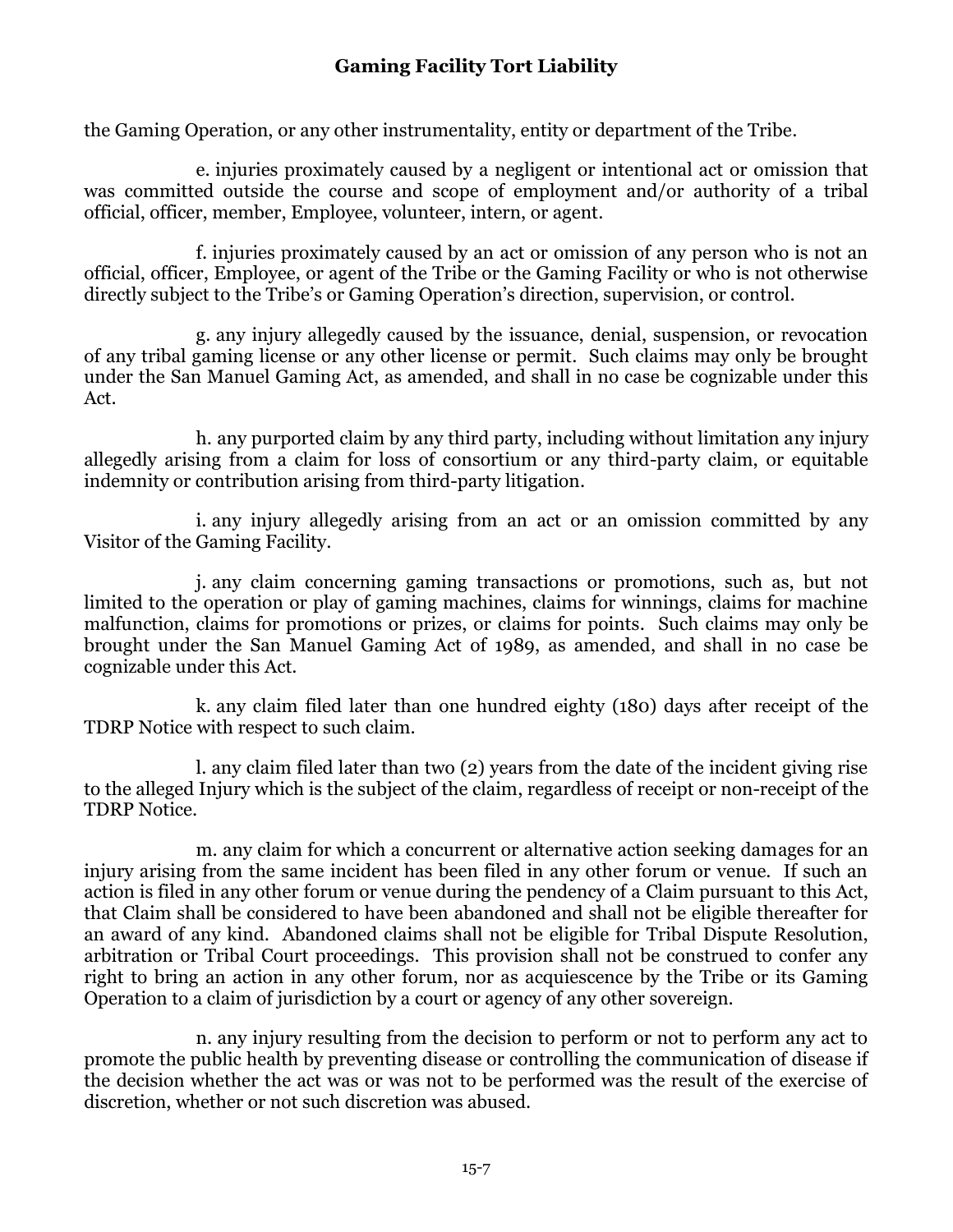o. any injury caused by an act or omission in carrying out with due care a decision to perform or not to perform any act to promote the public health by preventing disease or controlling the communication of disease.

#### **SMTC 15.11 Limitation on Damages**

15.11.1 No damages resulting from an intentional tort may be awarded in any Claim under this Act unless expressly covered by the Gaming Operation's liability insurance coverage and within the limits of its Policies.

15.11.2 No punitive or exemplary damages may be awarded in any Claim under this Act under any circumstances whatsoever.

15.11.3 No award for costs may exceed those costs that would be allowable in a suit before a California Superior Court, regardless of whether such court could assert jurisdiction over the Claim or the parties.

15.11.4 If a Claimant's contributory negligence is determined to be equal to or greater than fifty (50) percent, the Claimant shall be barred from recovering any damages. If a Claimant's contributory negligence is determined to be less than fifty (50) percent, any award for damages shall be reduced in proportion to the Claimant's contributory negligence.

15.11.5 In no event shall any award of damages be applied for or made under this Act in excess of the limits of any Policy, and then only to the extent that such damages are expressly covered by the Gaming Operation's Policies. No tribal or Gaming Operation assets, excluding proceeds of the Policies, may be the subject of, or used to satisfy, an award of damages under this Act in excess of the deductible amount of said Policies.

15.11.6 In any Claim concerning a single occurrence, the maximum total amount of any award under this Act, including, as the case may be, damages, arbitration and/or court costs, interest, and any other costs, shall be the terms and policy limits of the Gaming Operation's Policies applicable to the Claim.

### **SMTC 15.12 Execution Prohibition**

Neither execution, attachment, seizure, forfeiture, garnishment, nor any other method or form of collection or enforcement of award of judgment shall issue against the Gaming Operation, the Gaming Commission, the Tribe, any Tribal entity or agency, any tribal member, official, officer, Employee, contractor, or agent in any Claim for Injury or proceedings initiated under this Act.

### **SMTC 15.13 Severability**

If any provision of this Act is held invalid by a court of competent jurisdiction, such invalidity shall not affect the remaining provisions that can be implemented without the invalid provision and, to this end, the provisions of this Act are declared to be severable.